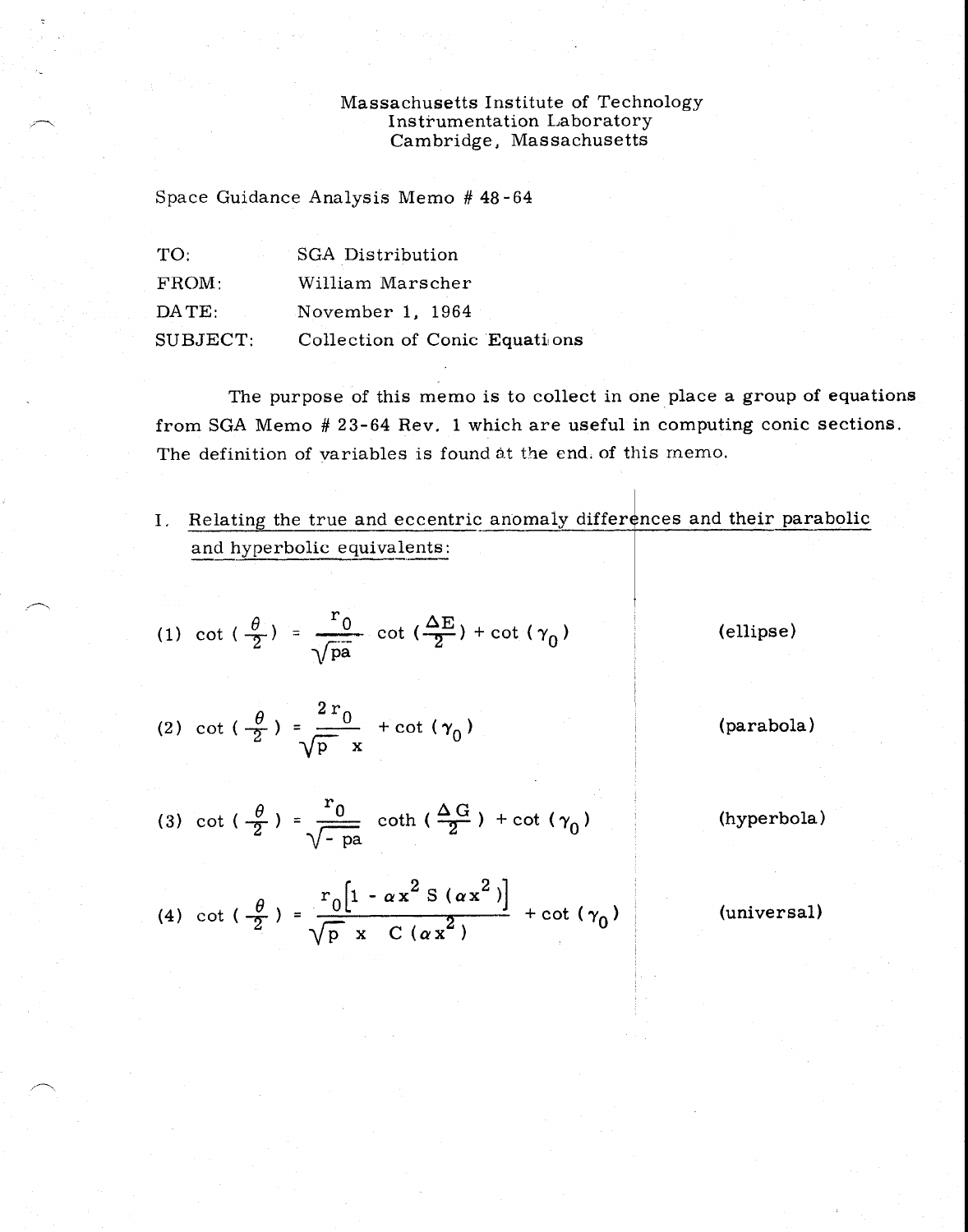cot  $(\gamma_0) + \frac{r_0}{r}$  cot  $(\gamma_1)$ (12) cot  $\left(\frac{\theta}{r}\right) = \frac{1}{r}$ 2  $\left(1 - \frac{0}{r_1}\right)$ 1  $r_0$   $\neq r_1$ II. Relating time of flight to conic parameters and the eccentric anomaly differences (or equivalent): (5)  $\sqrt{\mu\alpha^3} t = \Delta E + \sqrt{p\alpha} \cot (\gamma_0) \left(1 - \cos (\Delta E)\right) - (1 - r_0 \alpha) \sin (\Delta E)$  (ellipse) (6)  $\sqrt{\mu} t = \frac{1}{2} \sqrt{\rho} \cot (\gamma_0) x^2 + \frac{1}{6} x^3 + r_0 x$  (parabola) (7)  $\sqrt{-\mu\alpha^3}$  t =  $-\Delta G + \sqrt{-p\alpha} \cot (\gamma_0) (\cosh (\Delta G) - 1) + (1 - r_0\alpha) \sinh (\Delta G)$  (hyperbola) (8)  $\sqrt{\mu}$  t =  $\sqrt{p} \cot (\gamma_0) x^2 C(\alpha x^2) + (1 - r_0 \alpha) x^3 S(\alpha x^2)$ (universal) III. Relating conic parameters and the true anomaly difference (all universal): (9)  $\frac{p}{q}$  =  $\boldsymbol{0}$  $1 - \cos(\theta)$  (polar equation) 0 r 1  $\cos (\theta) + \sin (\theta) \cot (\gamma_0)$ (10)  $\frac{10}{10}$  v<sub>0</sub><sup>2</sup> = 2 - r<sub>0</sub> (energy integral) (11)  $r_0 \alpha = 2 - \frac{p}{n} \left| 1 + \cot^2(\gamma_0) \right|$ 0  $\int_0^{\infty}$   $\int_0^{\infty}$ 

(13) 
$$
\frac{p}{r_0} = \frac{2\left(\frac{r}{r_1} - 1\right)}{\left(\frac{r}{r_1}\right)^2 \left[1 + \cot^2(\gamma_1)\right] - \left[1 + \cot^2(\gamma_0)\right]}
$$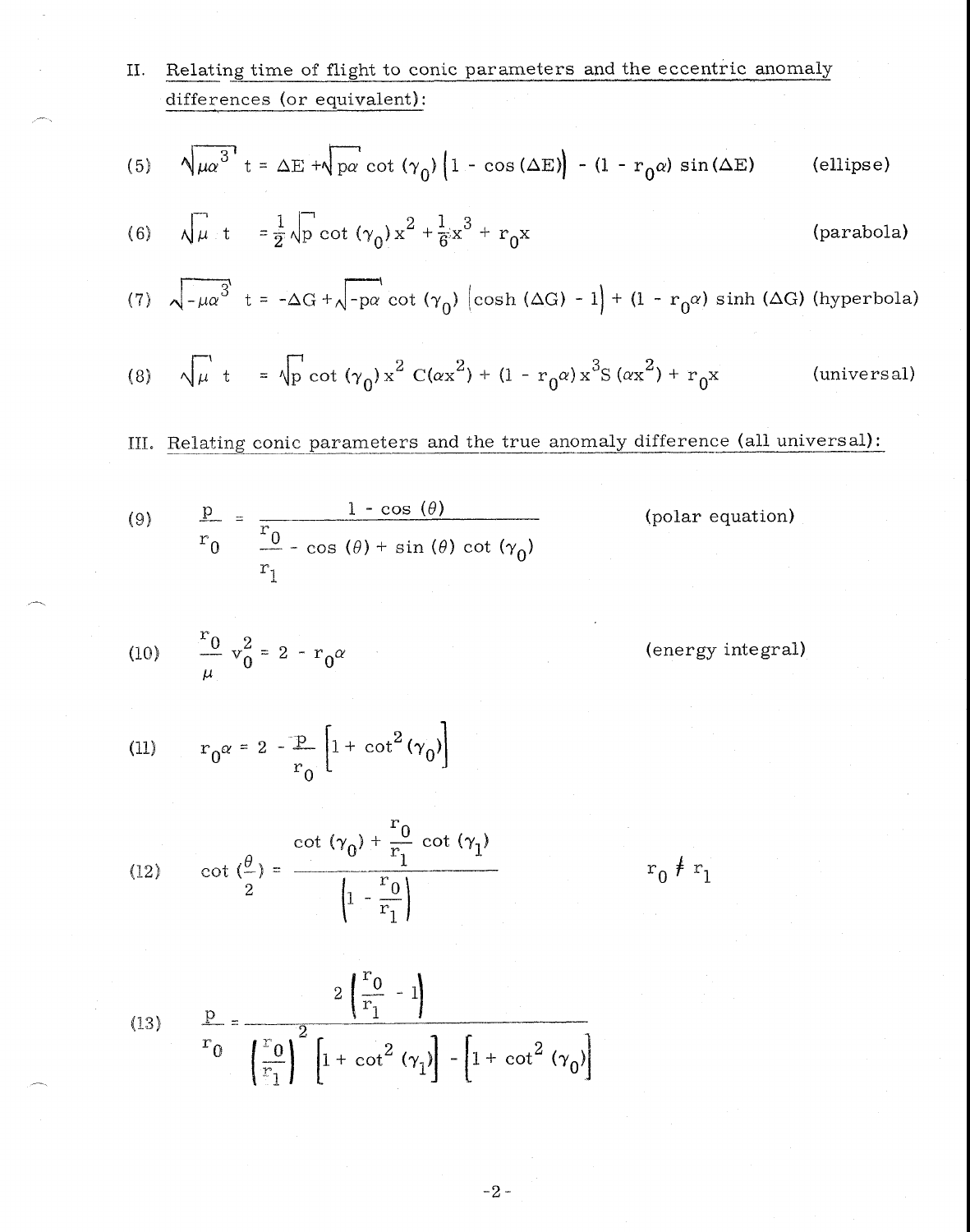$$
(14) \sqrt{p\mu} \cot (\gamma) = \bar{r} \cdot \bar{v}
$$

$$
(15) \t v_{\text{circum}} = \frac{\sqrt{p \mu}}{r}
$$

(16) 
$$
v_{\text{radial}} = \frac{\sqrt{p_\mu}}{r} \cot(\gamma)
$$

## IV. Useful identity:

(17) 
$$
\cos (\phi) = \left[ \frac{\cot^2 (\frac{\phi}{2}) - 1}{\cot^2 (\frac{\phi}{2}) + 1} \right]
$$
  
  
 $\sin (\phi) = \text{sign } (\cot(\frac{\phi}{2})) \sqrt{1 - \cos^2 (\phi)}$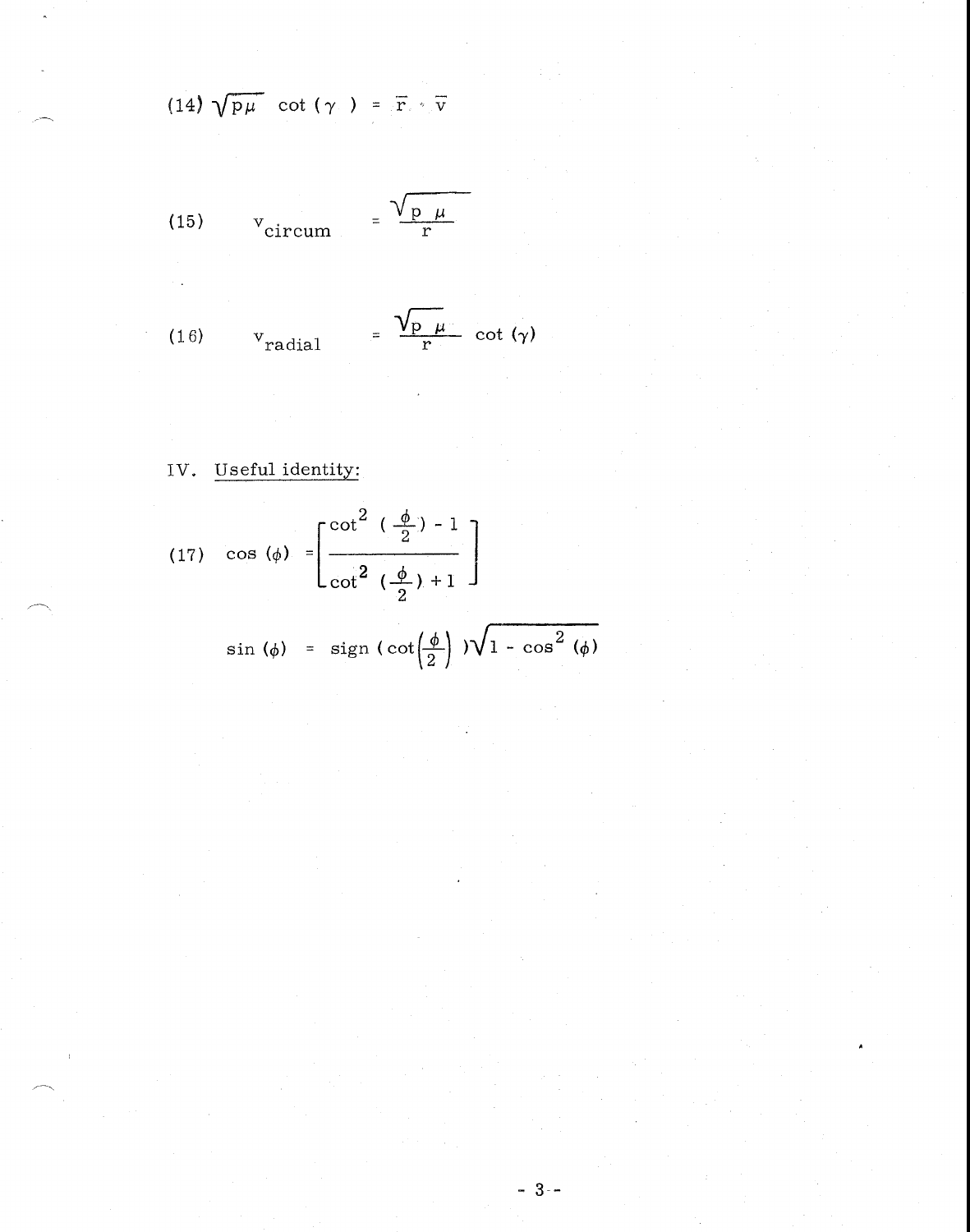V. Allowable Range of cot  $(\gamma_0)$  for Lambert Constraints  $(r_0, r_1, \theta)$  and Reentry Constraints  $(r_0, r_1, \cot(\gamma_0))$ .

(a) <u>Lambert  $(\theta < 180^{\circ})$ </u>

$$
c < \cot(\gamma_0) < (b^+)
$$

where

$$
b = \cot \left(\frac{\theta}{2}\right) \pm \sqrt{\frac{2 \frac{r_0}{r_1}}{1 - \cos(\theta)}}
$$

The sign after b indicates the sign of the radical

$$
c = \frac{\cos(\theta) - \frac{r_0}{r_1}}{\sin(\theta)}
$$

for cot  $(\gamma_0)$  = b+, t =  $\infty$ , e = 1, a flight through infinity on a parabola.

for cot  $(\gamma_0)$  = c, t = 0, e =  $\infty$ , a direct straight line flight from  $r_0$  to  $r_1$ .

For the values of cot  $(\gamma_0)$  from b+ to c, the conic goes from the elliptic to the hyperbolic region. These two regions are divided by the parabola for which cot  $(\gamma_0) = b$ .

(b) Lambert *(0* > 180° )

The same as the  $\theta$  < 180<sup>o</sup> case except that <u>c = -  $\infty$ </u>

for cot  $(\gamma_0)$  = -  $\infty$ , t = 0, e > 1, a flight down  $r_0$  to the focus and up  $r_1$ .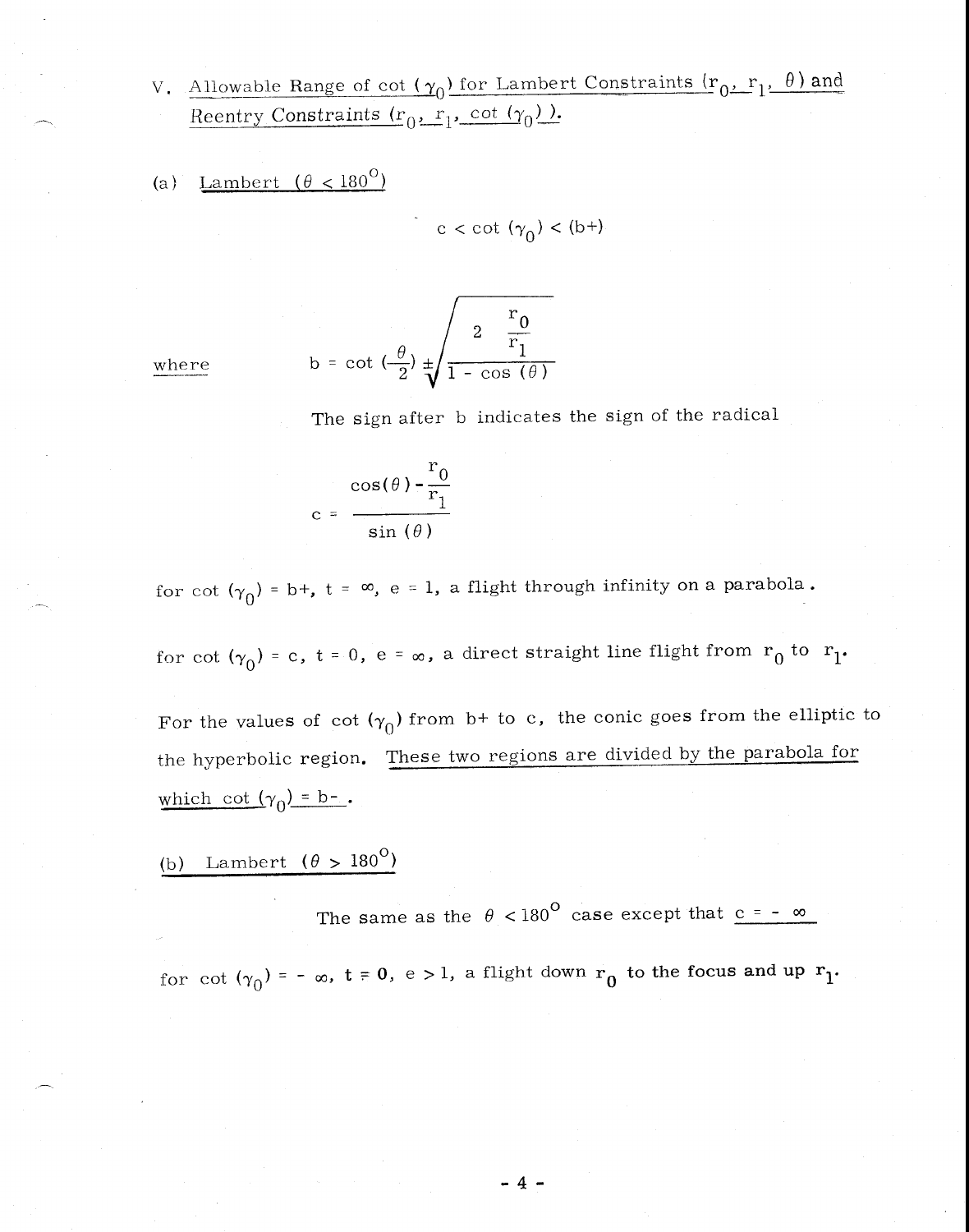(c) Reentry 
$$
\left(\frac{r_0}{r_1} > 1\right)
$$

 $g < \cot (\gamma_0) < d$ 

where  $d = \sqrt{1 + \cot^2(\theta)}$  $\overline{r}$  $+\cot^2(\gamma_0)\frac{r_0}{r_1}-1$  $\binom{1}{0}$   $\frac{1}{r_1}$  - 1

$$
g = -\sqrt{1 + \cot^2 (\gamma_0)} \left( \frac{r_0}{r_1} \right)^2 - 1
$$

for cot  $(\gamma_0)$  = d, t =  $\infty$ , e = 1, a flight through infinity on a parabola,

for cot  $(\gamma_0)$  = g, t = 0, e =  $\infty$ , a direct straight line flight from  $r_0$  to  $r_1$ .

For the values of cot  $(\gamma_0)$  from d to g, the conic goes from the elliptic to the hyperbolic region. These two regions are divided by the parabola for which cot  $(\gamma_0) = -d$ .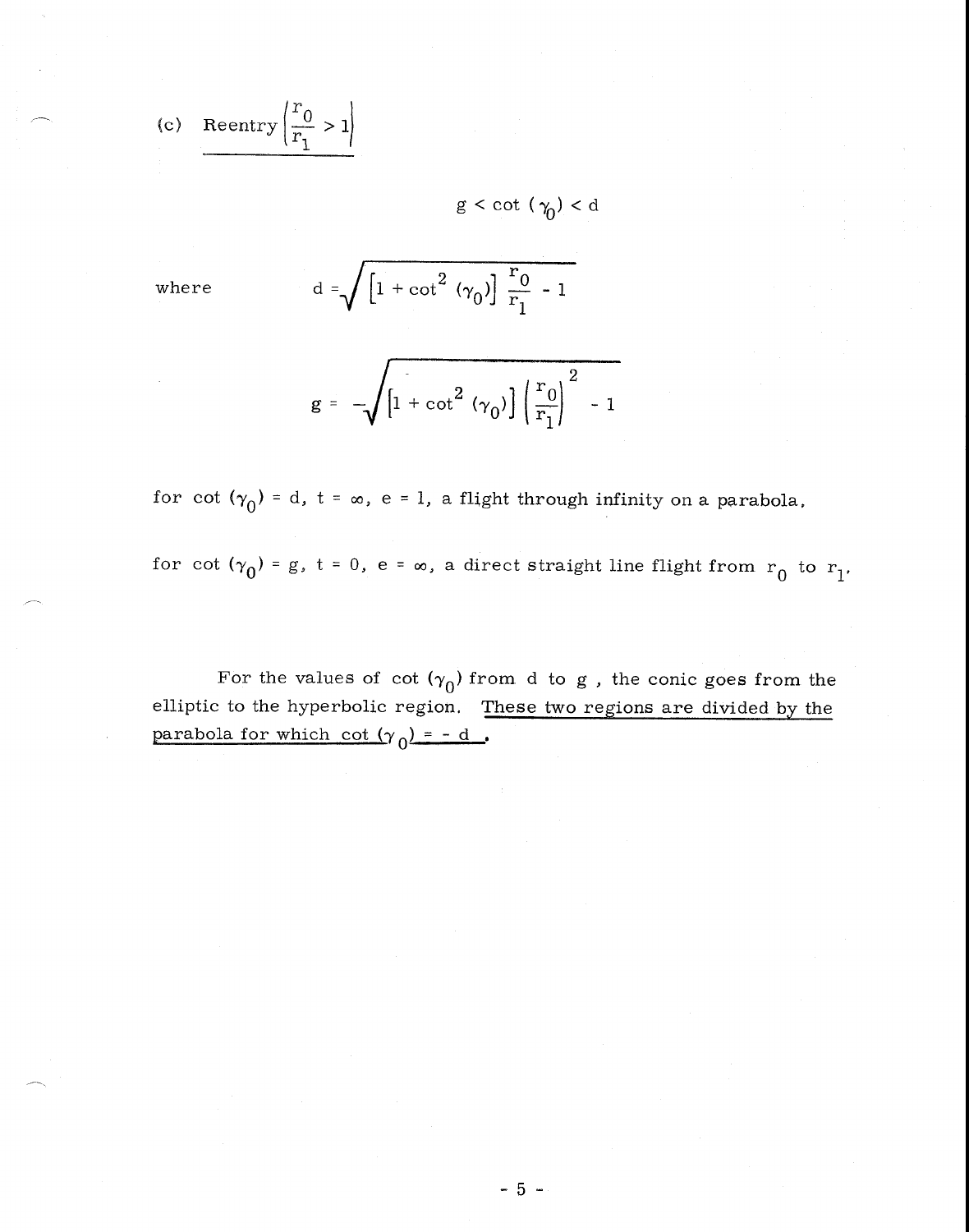From SGA-Memo-23-64 Rev. 1

Figure and Variable Definitions



6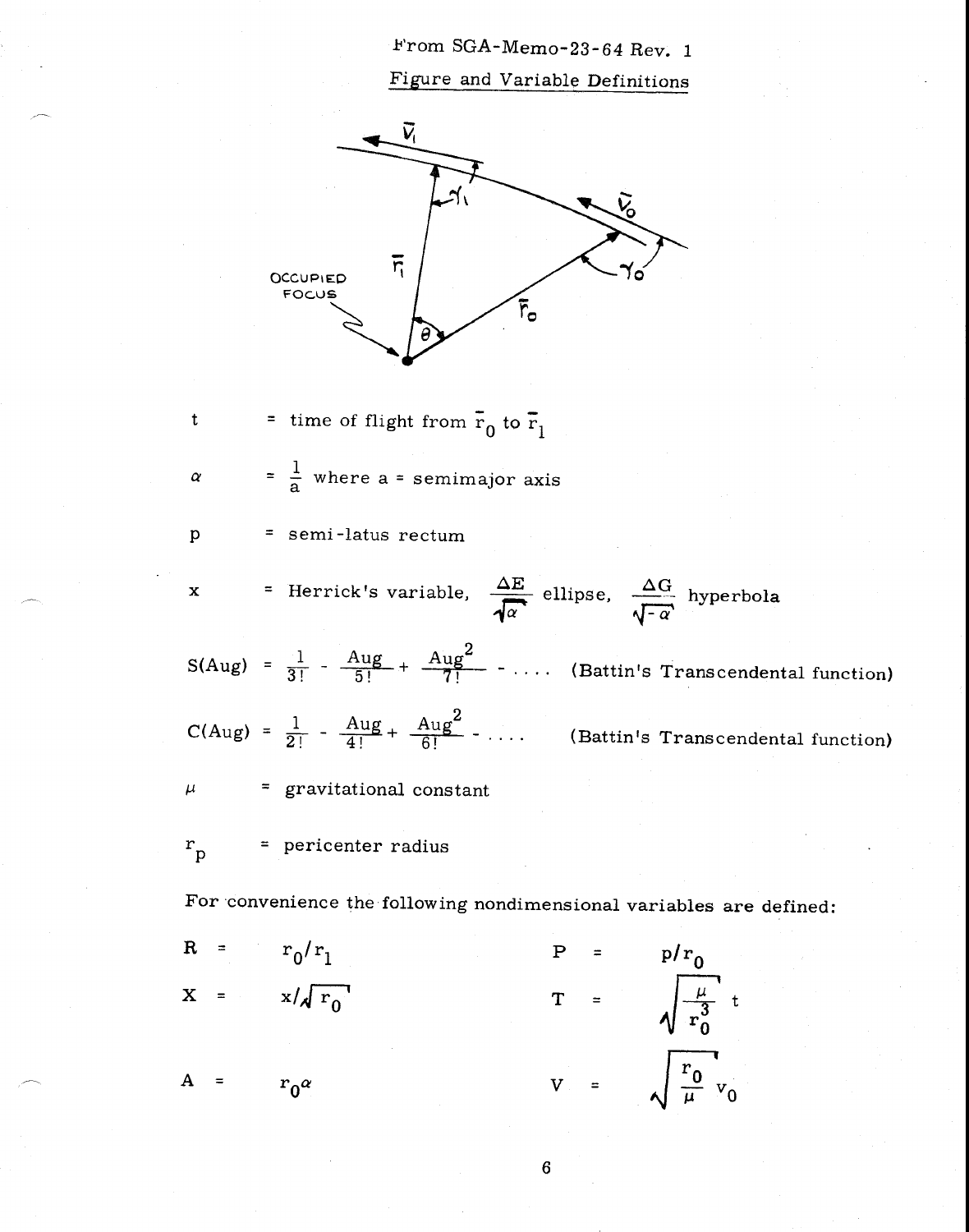From SGA-Memo-23-64 Rev. 1 Figure and Variable Definitions

![](_page_6_Figure_1.jpeg)

= time of flight from  $\overline{r}_0$  to  $\overline{r}_1$ 

 $\alpha$  $=\frac{1}{a}$  where a = semimajor axis

= semi-latus rectum

t

 $\mathbf{p}$ 

x = Herrick's variable,  $\frac{\Delta E}{\sqrt{E}}$  ellipse,  $\sqrt{-1}$  $\frac{\Delta G}{\sqrt{-\alpha}}$  hyperbola

 $S(Aug) = \frac{1}{3!} - \frac{Aug}{5!} + \frac{Aug^2}{7!} - \dots$  (Battin's Transcendental function)

 $C(Aug) = \frac{1}{2!} - \frac{Aug}{4!} + \frac{Aug^2}{6!} - \dots$  (Battin's Transcendental function)

= gravitational constant  $\mu$ 

 $r_p$  = pericenter radius

For convenience the following nondimensional variables are defined:

$$
R = r_0/r_1
$$
  
\n
$$
X = x/\sqrt{r_0}
$$
  
\n
$$
T = \sqrt{\frac{\mu}{r_0^3}} t
$$
  
\n
$$
V = \sqrt{\frac{r_0}{\mu}} v_0
$$

 $6\phantom{a}$